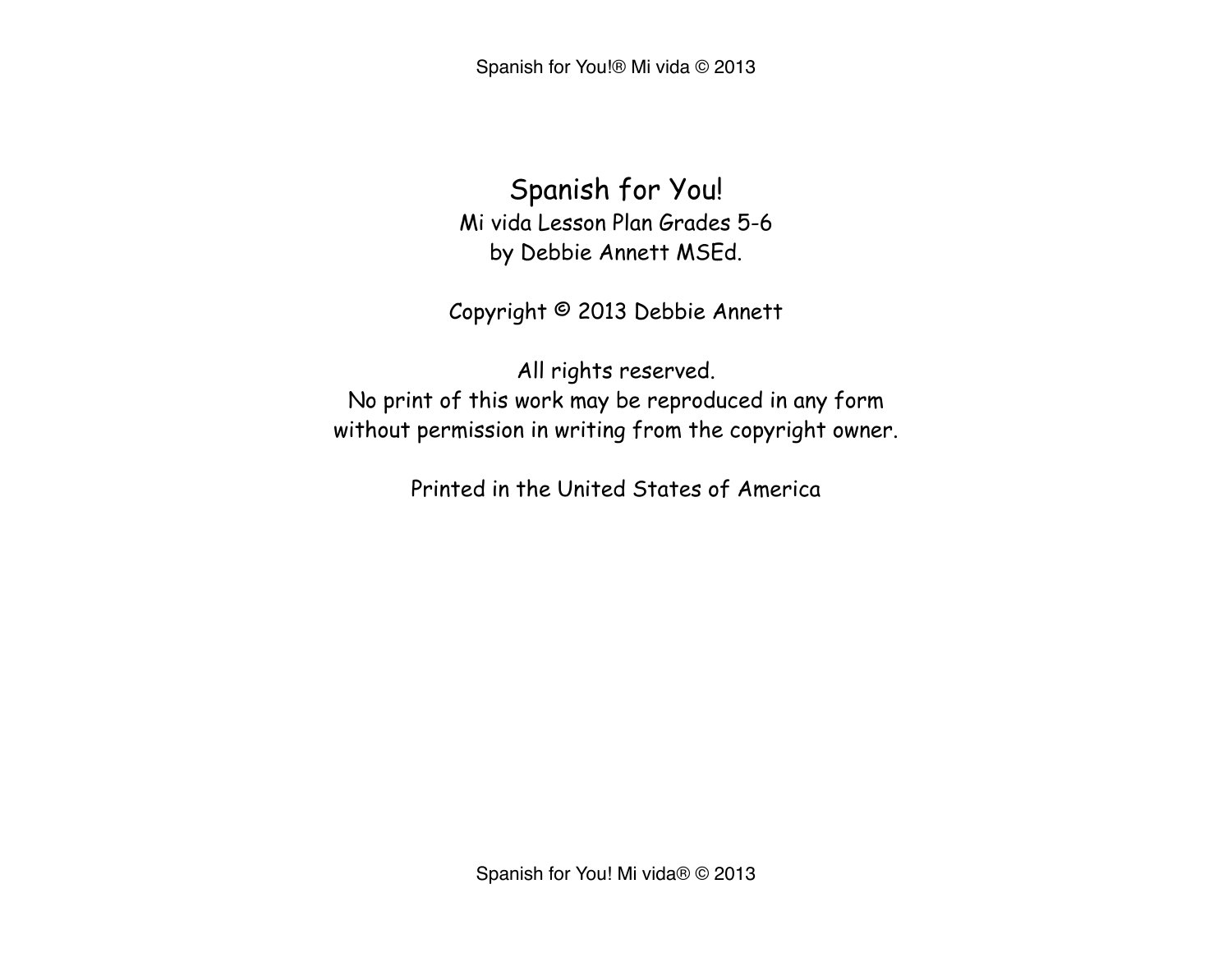# Spanish for You! Mi vida (Lección 2-3) **Teacher Lesson Plan - Week 11 Grades 5-6**

| <b>Activity</b>                                                                         | <b>Instructions</b>                                                                                                                                                                                                                                                                                                                                                                                                                     | <b>Materials</b>                                                                                                                                                                                |
|-----------------------------------------------------------------------------------------|-----------------------------------------------------------------------------------------------------------------------------------------------------------------------------------------------------------------------------------------------------------------------------------------------------------------------------------------------------------------------------------------------------------------------------------------|-------------------------------------------------------------------------------------------------------------------------------------------------------------------------------------------------|
| Warm up: Greet Students<br>Mingle Activity                                              | · Greet the students, "Hola, iBuenos días! or iBuenas tardes!<br>· Round robin, ¿Cómo te llamas? Me llamo<br>Students "mingle" by walking around the room asking and answering<br>different questions with different people.<br>· Use questions and answers to the right.                                                                                                                                                               | Questions & Answers on Board:<br>¿Cómo te llamas? Me llamo<br>¿Cómo se llama él/ella? Se llama<br><i>i</i> De dónde eres? Soy de___.<br>¿De dónde es él/ella? Es de .<br>¿Cómo estás? Estoy___. |
| Lesson Begins:<br>Introduce:<br>lo siento, buenos días, buenas<br>tardes, buenas noches | . Have the four new phrases on card stock on your wall.<br>· Point to each and say aloud. Students repeat. See if students know any<br>of their meanings. Tell the ones they don't.<br>· Be sure these are on wall too: por favor, gracias, de nada, no entiendo,<br>repite por favor, perdóname. hola, adiós, hasta luego.<br>· Read the sentences below and have students tell you which phrase they<br>would use for each situation. | · flashcards with new phrases on<br>wall<br>· flashcards with old phrases on<br>wall                                                                                                            |
| Review Más gramática p. 18                                                              | · Write on board: deber = should, ought to. Say aloud. Students repeat.<br>. Write on board: Debo limpiar. Ask students for the meaning.<br>· Ask students how to say: We should clean. They should clean. etc.                                                                                                                                                                                                                         |                                                                                                                                                                                                 |
| Practice Más gramática p. 18                                                            | · Read the scenarios below.<br>· Students tell you what José (and María) should do.<br>· Give "either/or" choices if needed.                                                                                                                                                                                                                                                                                                            | scenarios below                                                                                                                                                                                 |
| Lección 1 and 2 Verb Review                                                             | · Say each infinitive verb in English. Students say Spanish.<br>· Write on board.<br>· Use Burbujas to conjugate several "top/down" together.<br>· Volunteers do some solo or in pairs.<br>· Some students like to do two verbs before the bubbles pop.<br>· You can even let them do verbs from past Spanish for You! books if<br>they would like.                                                                                     | bottle of bubbles                                                                                                                                                                               |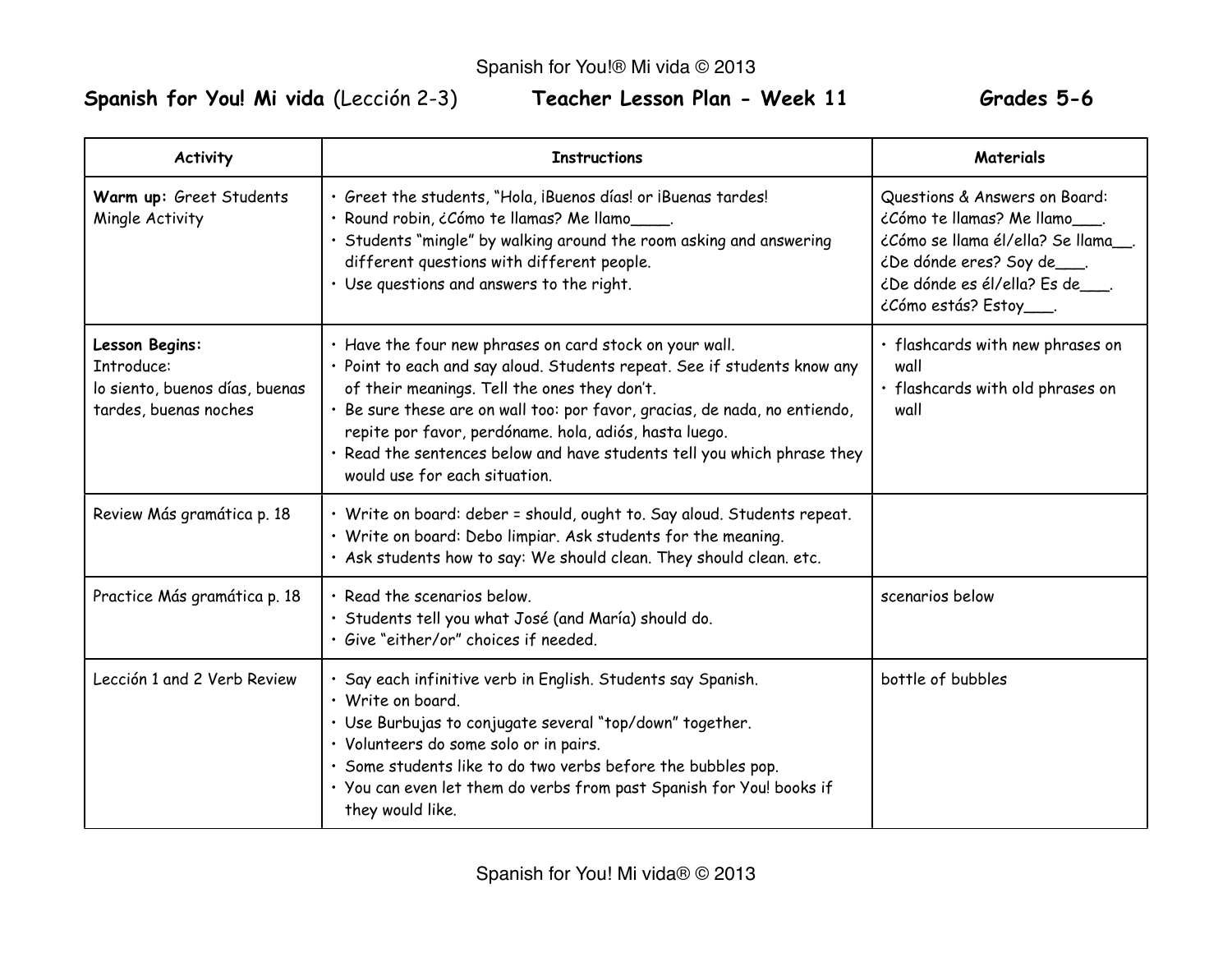#### Spanish for You!® Mi vida © 2013

| Lección 1 and 2 Verb Random<br><b>Conjugation Practice</b> | · Pass out dry erase squares and markers.<br>· Students number papers 1-10. Write pronoun verb pairs (below) on<br>board. Quick discuss patterns before starting if needed.<br>· Students write the conjugations.<br>· Then go over together. Students say what they are while you write.<br>· Repeat this process with the second set of pronoun verb pairs. | · dry erase squares and markers<br>· pronoun verb pairs below |
|------------------------------------------------------------|---------------------------------------------------------------------------------------------------------------------------------------------------------------------------------------------------------------------------------------------------------------------------------------------------------------------------------------------------------------|---------------------------------------------------------------|
| Question/Answer Dialogues                                  | Students read the dialogues (below) in pairs.<br>· Then discuss meanings together.<br>· Collect and keep these dialogs for use week 13.                                                                                                                                                                                                                       | dialogues below - one per student                             |
| Closure: Introduce Lección 3<br>Vocabulary                 | · Read words and commands aloud p. 20. Students repeat.<br>· If time, see if students can say sentences using Lección 1 and 2 verbs<br>with each word.<br>Example: El papá limpia la casa. La mamá lava el suelo.                                                                                                                                             | Spanish for You! books                                        |

**Spanish for You! Mi vida** (Lección 2-3) **Teacher Lesson Plan - Week 11 Grades 5-6 p. 2**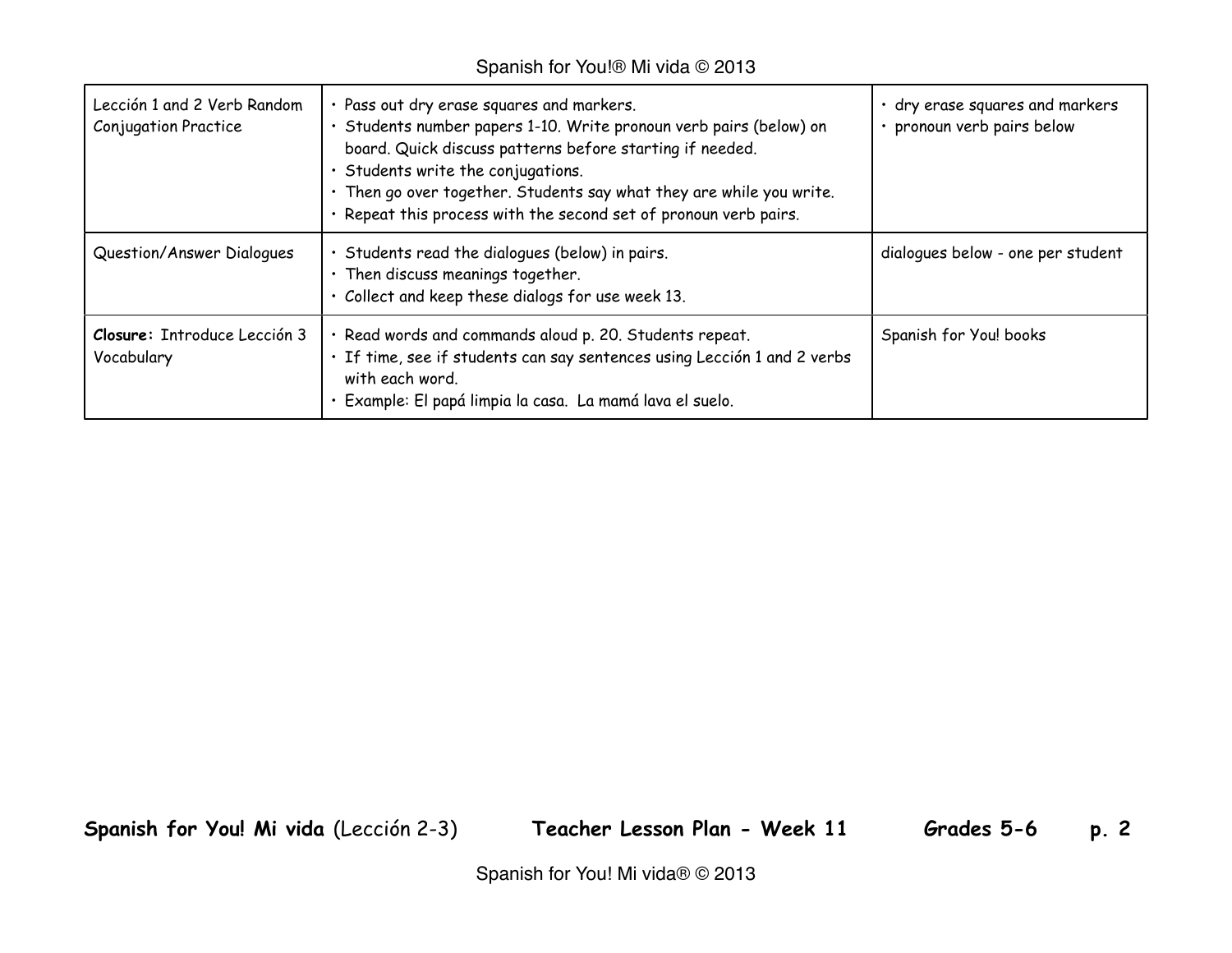**Spanish for You! Mi vida** (Lección 2-3) **Teacher Lesson Plan - Week 11 Grades 5-6 p. 3**

### **Sentences - Which phrase would you use in each situation?**

- 1. You just ran into your friend at 8:00am. 6. You are confused with a math problem.
- 2. Your teacher just gave instructions you did not hear. 7. Your friend just gave you a present.
- 
- 4. You just ran into your friend at 1:00pm. 9. You hurt your friend's feelings.
- 

## **Scenarios for Más gramática: Either/Or Choices:**

- 
- 2. José thinks it is really hot in the living room. Debe lavar la ropa. o Debe abrir una ventana.
- 3. José sees a lot of crumbs on the floor. Debe barrer el suelo. o Debe escribir.
- 4. José needs to get up at the same time everyday. Debe limpiar. o Debe tener un despertador.
- 
- 
- 
- 8. José and María have to finish writing for class. Deben escribir. o Deben limpiar.

# **Pronoun Verb Pairs:**

- 1. yo/escribir 6. ellos/abrir 1. tú/lavar 6. tú/lavar
- 
- 
- 4. nosotros/escribir 9. yo/tener 4. vosotros/meter 9. vosotros/abrir
- 
- 
- 3. yo/escribir 8. ellos/barrer 3. tú/meter 8. tú/abrir
- 5. yo/estar 10. ellos/limpiar 5. tú/meter 10. tú/limpiar
- 
- 
- 3. You need to ask for something. 8. Your friend just ran into you at 8:30pm.
	-
- 5. You just bumped into someone. 10. Your friend just thanked you for the gift.

1. José's room is really messy. Debe limpiar el cuarto. o Debe estar en el jardín. 5. José just folded all the laundry. Debe lavar la ropa. o Debe meter la ropa en el armario. 6. José and María need to be home for dinner. Deben estar en la casa. o Deben estar en el coche. 7. José and María have a lot of dirty clothes. Deben barrer el suelo. o Deben lavar la ropa.

- 
- 
- 
- 
- 
- 
- 2. nosotros/tener 7. ella/abrir 2. tú/barrer 7. vosotros/lavar
	-
	-
	-